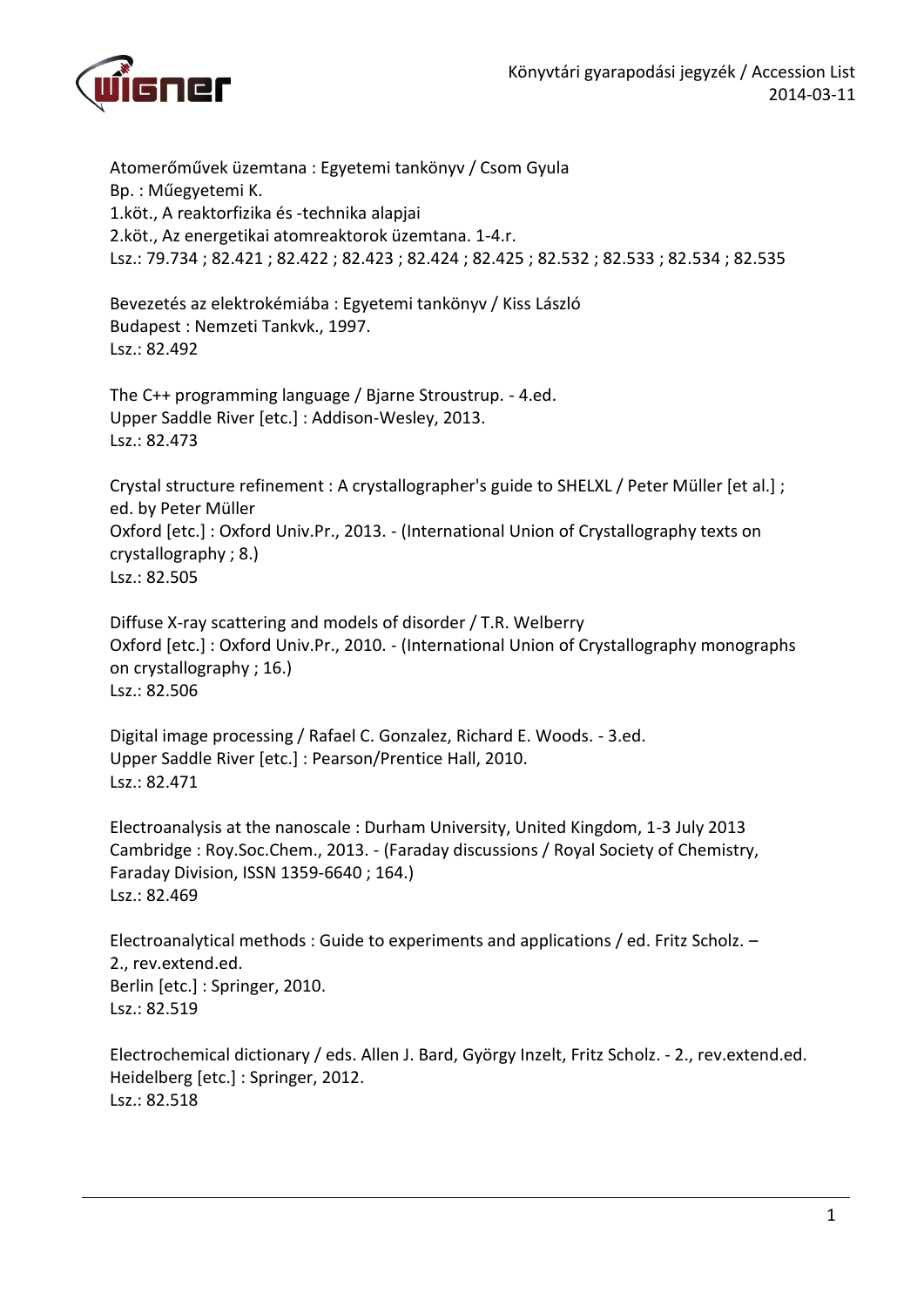

Electrochemistry in nonaqueous solutions / Kosuke Izutsu. - 2., rev.enlarg.ed. Weinheim : Wiley-VCH, 2011. Lsz.: 82.501

Electroplating : Basic principles, processes and practice / Nasser Kanani Oxford [etc.] : Elsevier, 2008. Lsz.: 82.500

Elektrokémia / Kiss László, Láng Győző Budapest : Semmelweis K., 2011. Lsz.: 82.494

Exploring quantum mechanics : A collection of 700+ solved problems form students, lecturers, and researchers / Victor Galitski [et al.] Oxford : Oxford Univ.Pr., 2013. Lsz.: 82.499

Fémtechnológiai táblázatok : Elméleti alapismeretek, műszaki rajz, anyagismeret és anyagvizsgálat, gépelemek, gyártástechnológia, információfeldolgozás / Adolf Frischherz [et al.] [Budapest] : B+V Lap- és Kvk., 2013. Lsz.: 82.482 ; 82.483

Functional nanostructures : Processing, characterization and applications / ed. Sudipta Seal New York [etc.] : Springer, 2008. - (Nanostructure science and technology) Lsz.: 82.512

Fundamentals of electrochemistry / V.S. Bagotsky. - 2.ed. Hoboken : Wiley-Interscience, 2006. - (The Electrochemical Society series) Lsz.: 82.502

Fundamentals of photonics / Bahaa E.A. Saleh, Malvin Carl Teich. - 2.ed. Hoboken : Wiley, 2007. - (Wiley series in pure and applied optics) Lsz.: 82.503

Hegesztési zsebkönyv / szerk. Gáti József. - 2.átdolg.kiad., változatlan utánny. Miskolc : COKOM Mérnökiroda Kft., 2013. Lsz.: 82.493

Introduction to quantum mechanics / David J. Griffiths. - 2.ed., new internat.ed. Harlow : Pearson, 2014. Lsz.: 82.508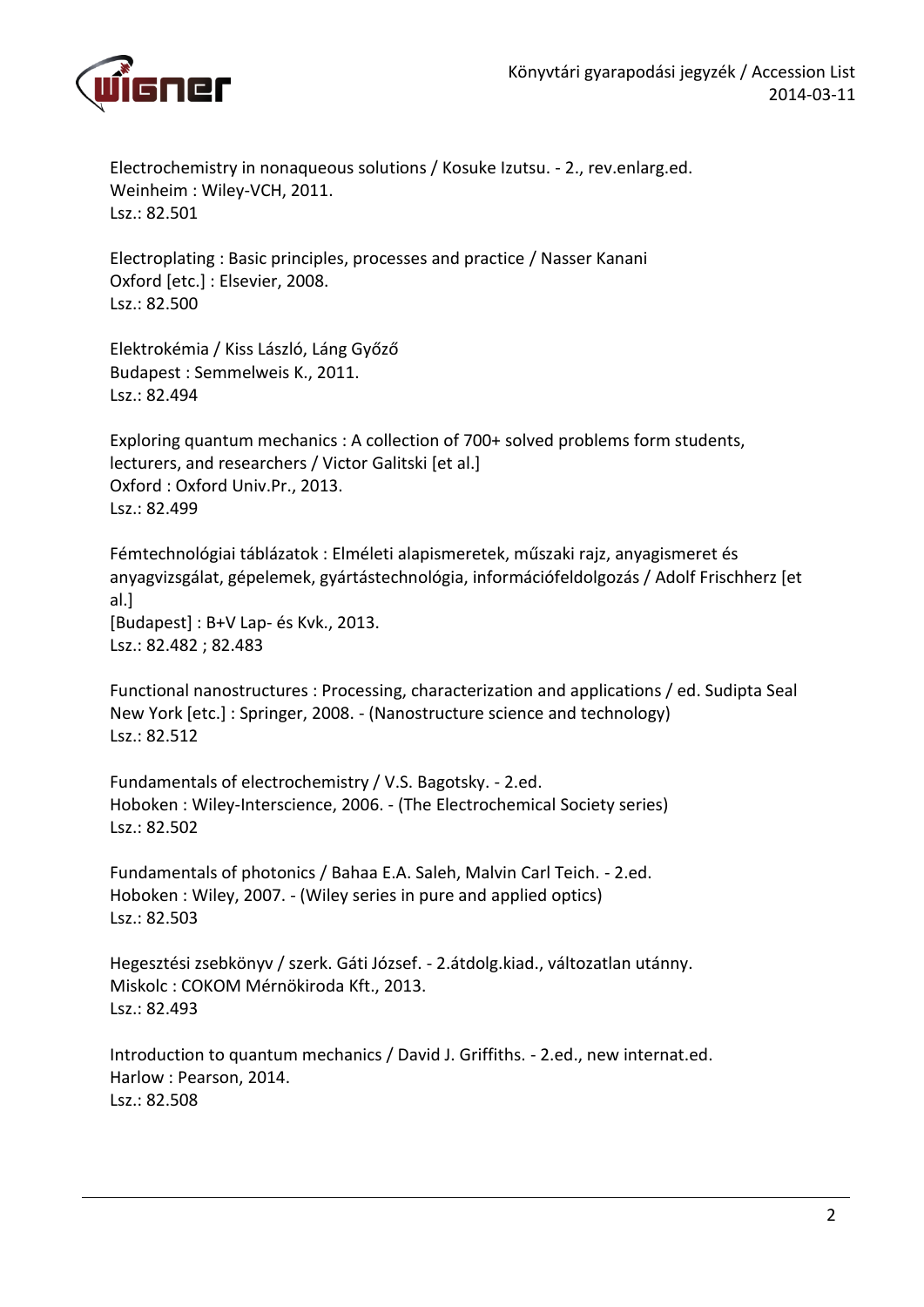

Lectures on quantum mechanics / Steven Weinberg Cambridge : Cambridge Univ.Pr., 2013. Lsz.: 82.497

Light-matter interaction : Physics and engineering at the nanoscale / John Weiner, Frederico Nunes Oxford : Oxford Univ.Pr., 2013. Lsz.: 82.498

Low temperature plasma technology : Methods and applications / ed. by Paul K. Chu, XinPei Lu Boca Raton [etc.] : CRC Pr., 2014. Lsz.: 82.486

Mesoscopic quantum optics / by Yoshihisa Yamamoto, Atac Imamoglu New York [etc.] : Wiley-Interscience, 1999. Lsz.: 82.495

Modern trends in superconductivity and superfluidity / M.Yu. Kagan Dordrecht [etc.] : Springer, 2013. - (Lecture notes in physics, ISSN 0075-8450 ; 874.) Lsz.: 82.479

Molecular quantum mechanics / Peter Atkins, Ronald Friedman. - 5.ed. Oxford [etc.] : Oxford Univ.Pr., 2011. Lsz.: 82.496

Neutron scattering in biology : Techniques and applications / J. Fitter, T. Gutberlet, J. Katsaras Berlin [etc.] : Springer, 2006. - (Biological and medical physics, biomedical engineering, ISSN 1618-7210) Lsz.: 82.511

The numerical method of lines : Integration of partial differential equations / W.E. Schiesser San Diego [etc.] : Acad.Pr., 1991. Lsz.: 82.481

Phasing in crystallography : A modern perspective / Carmello Giacovazzo Oxford : Oxford Univ.Pr., 2014. - (International Union of Crystallography texts on crystallography ; 20.) Lsz.: 82.504

Phenomenology of ultra-relativistic heavy-ion collisions / Wojciech Florkowski New Jersey [etc.] : World Sci., 2010. Lsz.: 82.478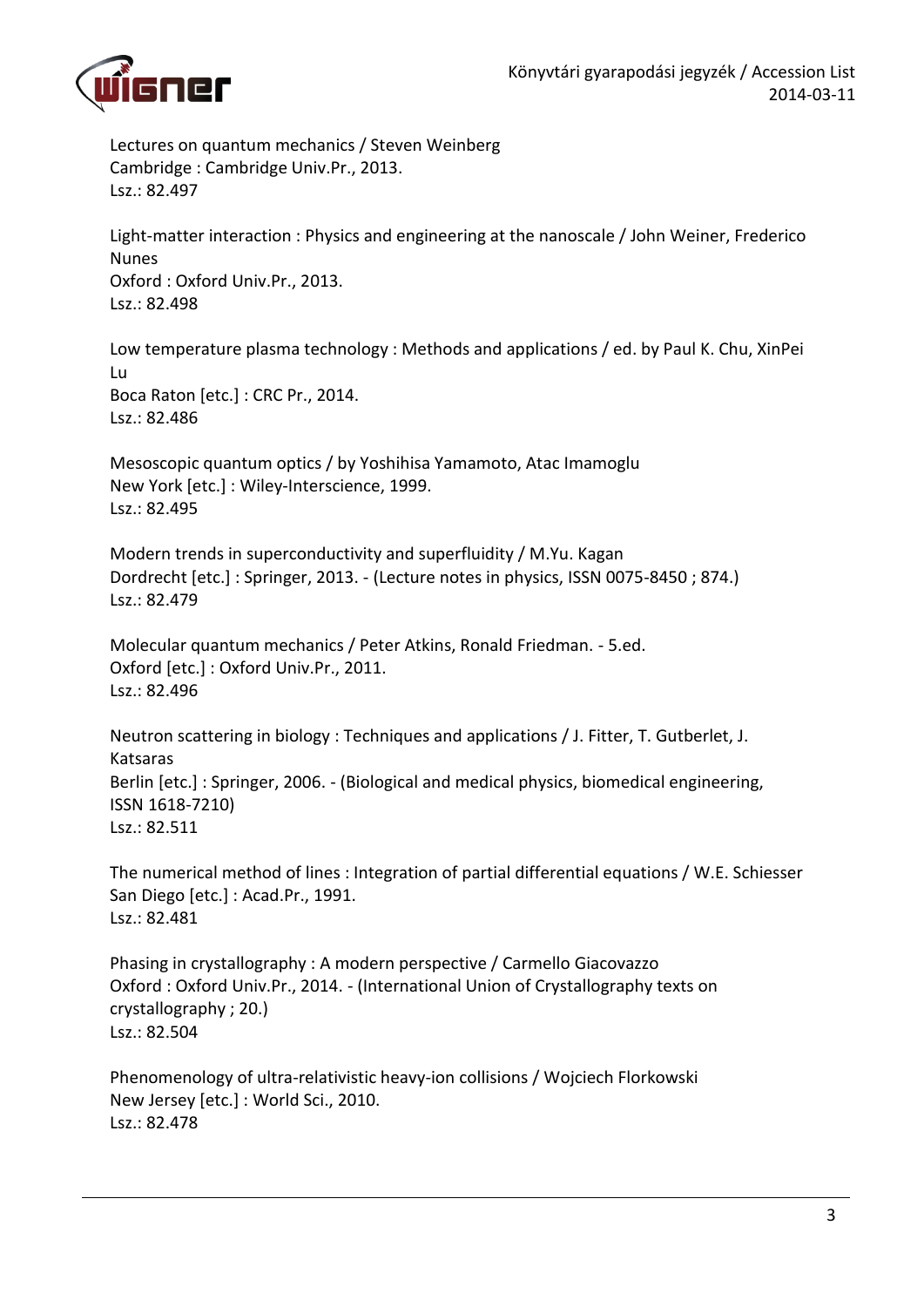

Plasma chemistry and catalysis in gases and liquids / ed. by Vasile I. Parvulescu, Monica Magureanu, Petr Lukes Weinheim : Wiley, 2012. Lsz.: 82.487

Plasma discharge in liquid : Water treatment and applications / Yong Yang, Young I. Cho, Alexander Fridman Boca Raton [etc.] : CRC Pr., 2012. Lsz.: 82.491

Plasma medicine / Alexander Fridman, Gary Friedman Chichester : Wiley, 2013. Lsz.: 82.488

Plasma physics and engineering / Alexander Fridman, Lawrence A. Kennedy. - 2.ed. Boca Raton [etc.] : CRC Pr., 2011. Lsz.: 82.489

Plasma physics via computer simulation / C.K. Birdsall, A.B. Langdon New York : Taylor and Francis, 2005. - (Series in plasma physics) Lsz.: 82.490

Programming Windows / Charles Petzold. - 6.ed. Redmond : Microsoft Pr., 2013. Lsz.: 82.472

Quantum dynamical systems / Robert Alicki, Mark Fannes Oxford : Oxford Univ.Pr., 2009. Lsz.: 82.517

The quantum enigma : Finding the hidden key / Wolfgang Smith. - 3., rev.ed. San Rafael : Angelico Pr. : Sophia Perennis, 2011. Lsz.: 82.516

Quantum theory of magnetism : Magnetic properties of materials / Robert M. White. – 3., completely rev.ed. Berlin [etc.] : Springer, 2007. - (Springer series in solid-state sciences, ISSN 0171-1873 ; 32.) Lsz.: 82.510

Quarks and leptons : An introductory course in modern particle physics / Francis Halzen, Alan D. Martin [New York] : Wiley, 1984. Lsz.: 82.475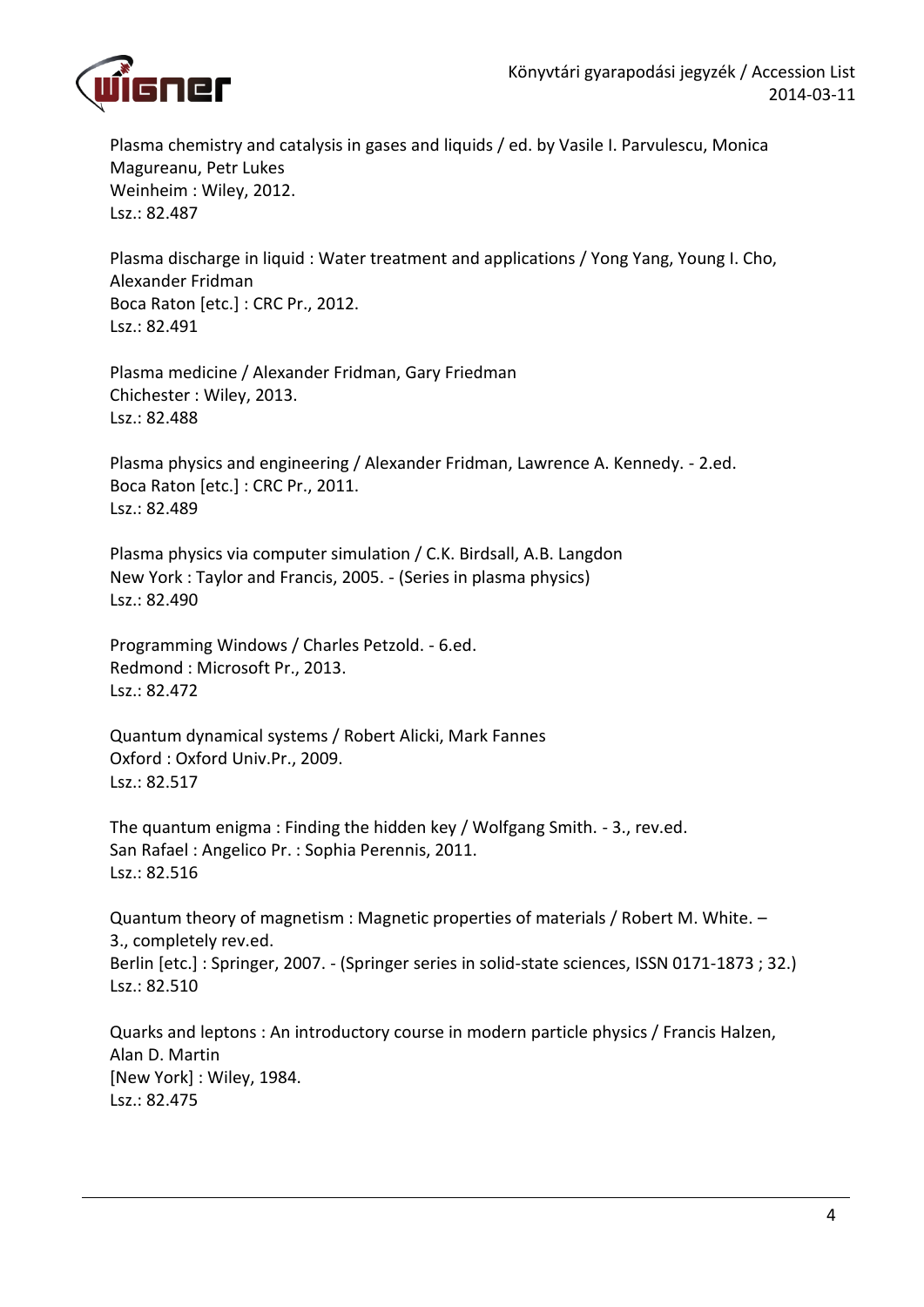

The rheology handbook : For users of rotational and oscillatory rheometers / Thomas G. Mezger. - 3.rev.ed. Hanover : Vincentz Network, 2011. - (European Coatings Tech Files) Lsz.: 82.509

Soft multihadron dynamics / W. Kittel, E.A. De Wolf New Jersey [etc.] : World Sci., 2005. Lsz.: 82.474

Software engineering / Ian Sommerville. - 9., international ed. Boston [etc.] : Pearson, 2011. Lsz.: 82.484

Solid-state NMR studies of biopolymers / eds. Ann E. McDermott, Tatyana Polenova Chichester : Wiley, 2010. - (EMR handbooks) Lsz.: 82.507

Statistical data analysis / Glen Cowan Oxford [etc.] : Clarendon, 2002. - (Oxford science publications) Lsz.: 82.477

Statistics for nuclear and particle physicists / Louis Lyons Cambridge [etc.] : Cambridge Univ.Pr., 1992. Lsz.: 82.476

Structure determination by X-ray crystallography : Analysis by X-rays and neutrons : Celebrating the centenary of X-ray crystallography / Max Ladd, Rex Palmer. - 5.ed. New York [etc.] : Springer, 2013. Lsz.: 82.520

Systems biology : Mathematical modeling and model analysis / Andreas Kremling Boca Raton [etc.] : CRC Pr., 2014. - (Mathematical and computational biology series) Lsz.: 82.480

Ultracold quantum fields / Henk T.C. Stoof, Koos B. Gubbels, Dennis B.M. Dickerscheid Dordrecht : Springer Science+Business Media, 2009. - (Theoretical and mathematical physics, ISSN 1864-5879) Lsz.: 82.470

Wet granular matter : A truly complex fluid / Stephan Herminghaus New Jersey [etc.] : World Sci., 2013. - (Series in soft condensed matter, ISSN 1793-737X ; 6.) Lsz.: 82.485